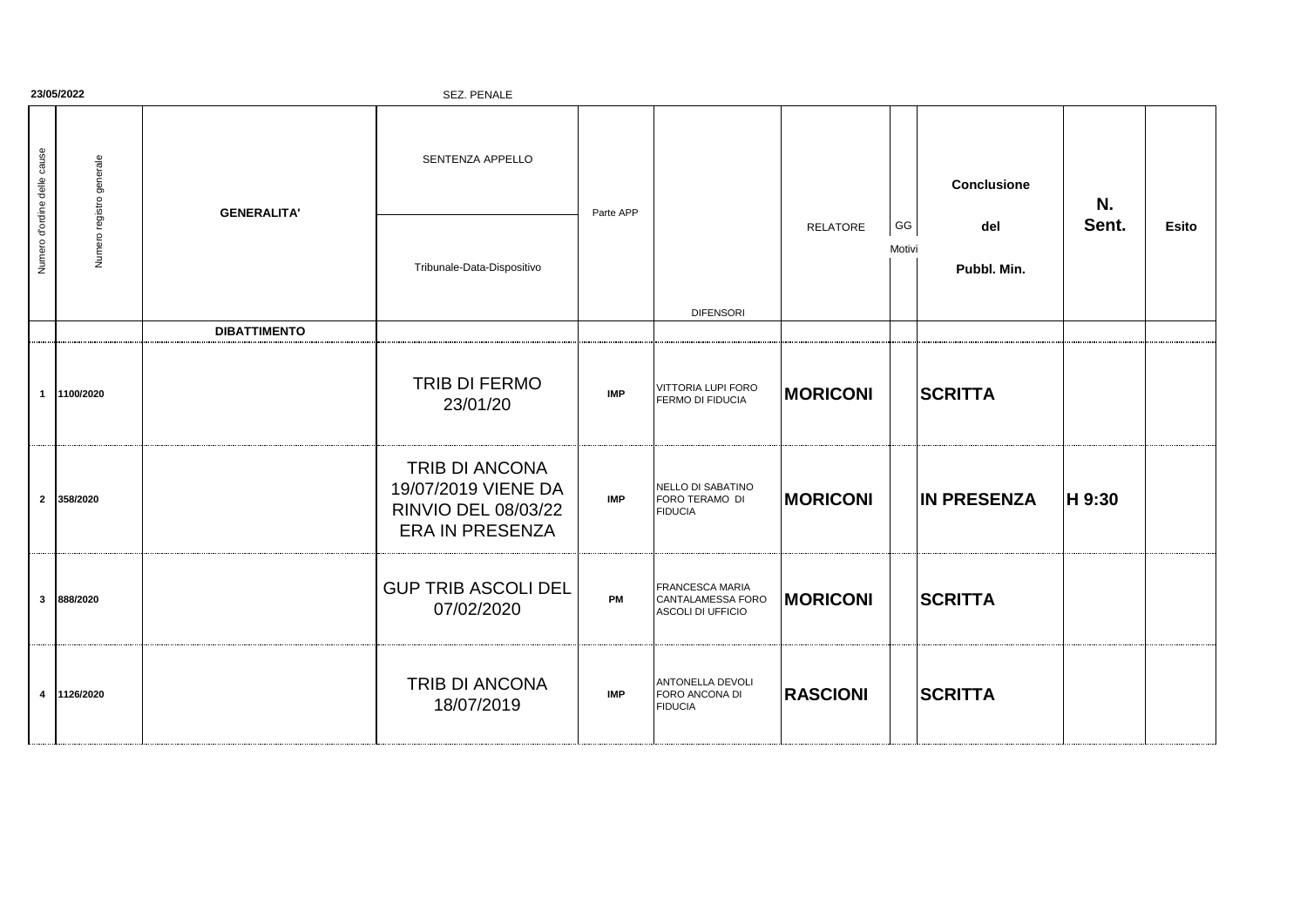|             |                                  |            | ATTILIO BORRICELLI<br>FORO NAPOLI                                                                               |                 |                 |        |  |
|-------------|----------------------------------|------------|-----------------------------------------------------------------------------------------------------------------|-----------------|-----------------|--------|--|
| 5 1113/2020 | <b>TRIB PESARO</b><br>20/01/2020 | <b>IMP</b> | CARLO MINDICINI FORO<br><b>BARI DI FIDUCIA</b>                                                                  | <b>MORICONI</b> | <b>SCRITTA</b>  |        |  |
| 6 1137/2020 | TRIB DI FERMO<br>27/02/2020      | <b>IMP</b> | ERMINIA FIDANZA<br>23/05/2022 FORO<br>PESARO DI UFFICIO                                                         | <b>MORICONI</b> | <b>SCRITTA</b>  |        |  |
| 7 1087/2020 | TRIB DI ANCONA<br>25/09/22       | <b>IMP</b> | PAOLO MENGONI FORO<br>ANCONA DI FIDUCIA                                                                         | <b>DE LUCA</b>  | <b>SCRITTA</b>  |        |  |
| 8 1088/2020 | TRIB ANCONA DEL<br>14/10/19      | <b>IMP</b> | EUGENIO TUMMARELLO<br>FORO ANCONA DI<br><b>UFFICIO</b>                                                          | <b>DE LUCA</b>  | <b>SCRITTA</b>  |        |  |
| 9 1089/2020 | <b>TRIB ANCONA</b><br>25/09/2019 | <b>IMP</b> | 1) GIANCARLO<br><b>GIULIANELLI FORO</b><br>MACERATA DI FIDUCIA<br>2) GIULIANO GIORDANI<br>FORO FERMO DI FIDUCIA | <b>DE LUCA</b>  | <b>PRESENZA</b> | H 9:45 |  |
| 10 984/2020 | <b>TRIB FERMO</b><br>27/02/2019  | <b>IMP</b> | 1) DINA LOSCO FORO<br>ASCOLI DI FIDUCIA                                                                         |                 | <b>SCRITTA</b>  |        |  |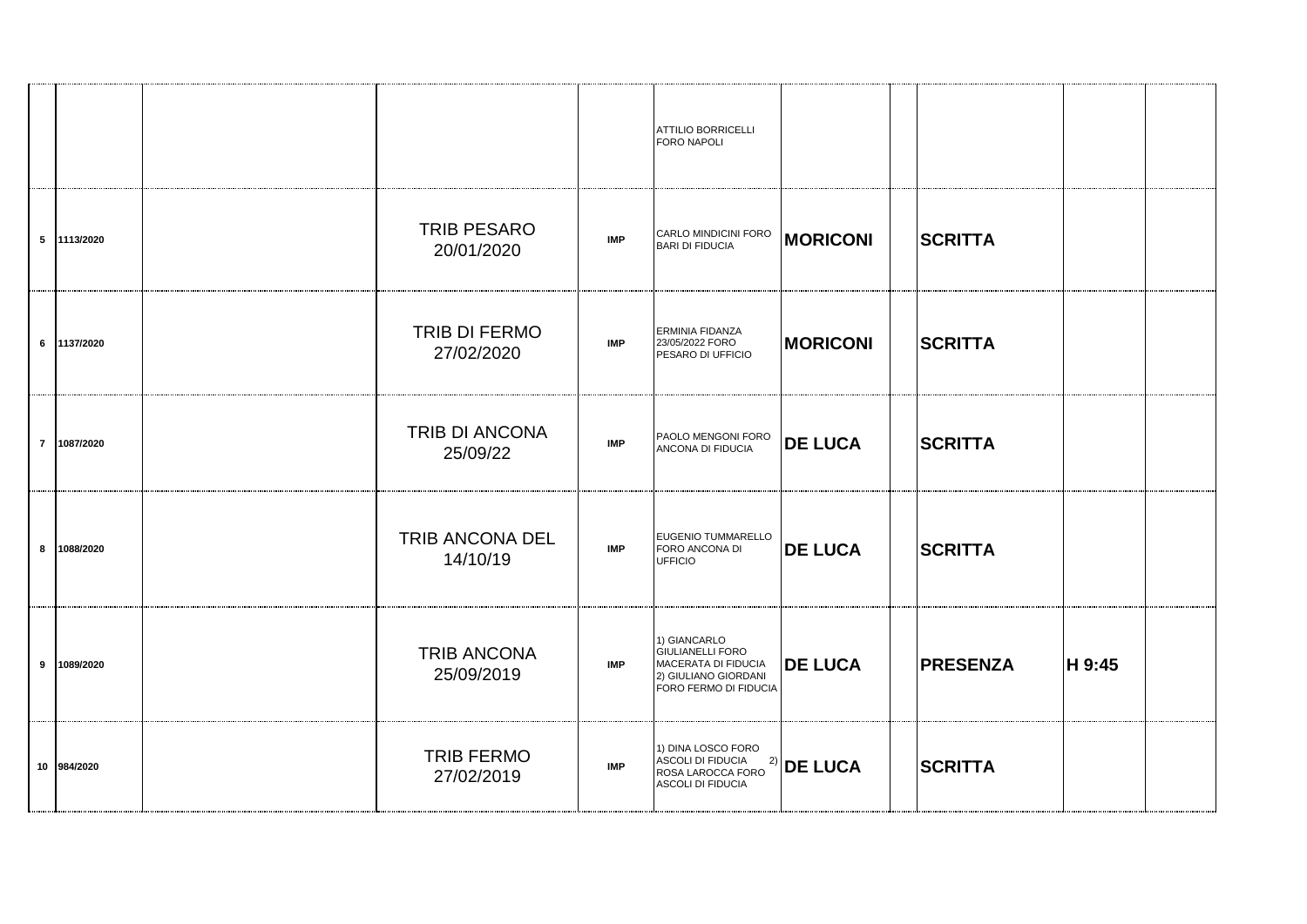|              |                                                                                      |            | MOIRA VALLATI FORO<br><b>FERMO</b>                     |                |                    |      |  |
|--------------|--------------------------------------------------------------------------------------|------------|--------------------------------------------------------|----------------|--------------------|------|--|
| 11 114/2020  | TRIB DI PESARO<br>16/12/19                                                           | <b>IMP</b> | SIMONE SORO FORO<br>PESARO DI UFFICIO                  | <b>DE LUCA</b> | <b>SCRITTA</b>     |      |  |
| 12 1074/2020 | TRIB DI FERMO<br>25/09/19                                                            | <b>IMP</b> | PAOLA BELEGGIA FORO<br>FERMO DI UFFICIO                | <b>ALLIERI</b> | <b>SCRITTA</b>     |      |  |
| 13 1020/2020 | <b>GUP TRIB MACERATA</b><br>18/12/19                                                 | <b>IMP</b> | MARTINA MOGETTA<br>FORO MACERATA DI<br><b>FIDUCIAS</b> | <b>ALLIERI</b> | <b>SCRITTA</b>     |      |  |
| 14 1077/2020 | TRIB FERMO 01/10/19                                                                  | <b>IMP</b> | FRANCESCO DE MINCIS<br>FORO FERMO DI<br><b>FIDUCIA</b> | <b>ALLIERI</b> | <b>PRESENZA</b>    | H 10 |  |
|              |                                                                                      |            | FABIO CLEMENTI FORO<br>RIETI                           |                |                    |      |  |
| 15 2531/19   | TRIB DI ANCONA<br>31/05/18 VIENE DA<br>RINVIO DEL 10/03/22<br><b>ERA IN PRESENZA</b> | <b>IMP</b> | GIACOMO CURZI FORO<br>ANCONA DI FIDUCIA                | <b>DE LUCA</b> | <b>IN PRESENZA</b> | H 11 |  |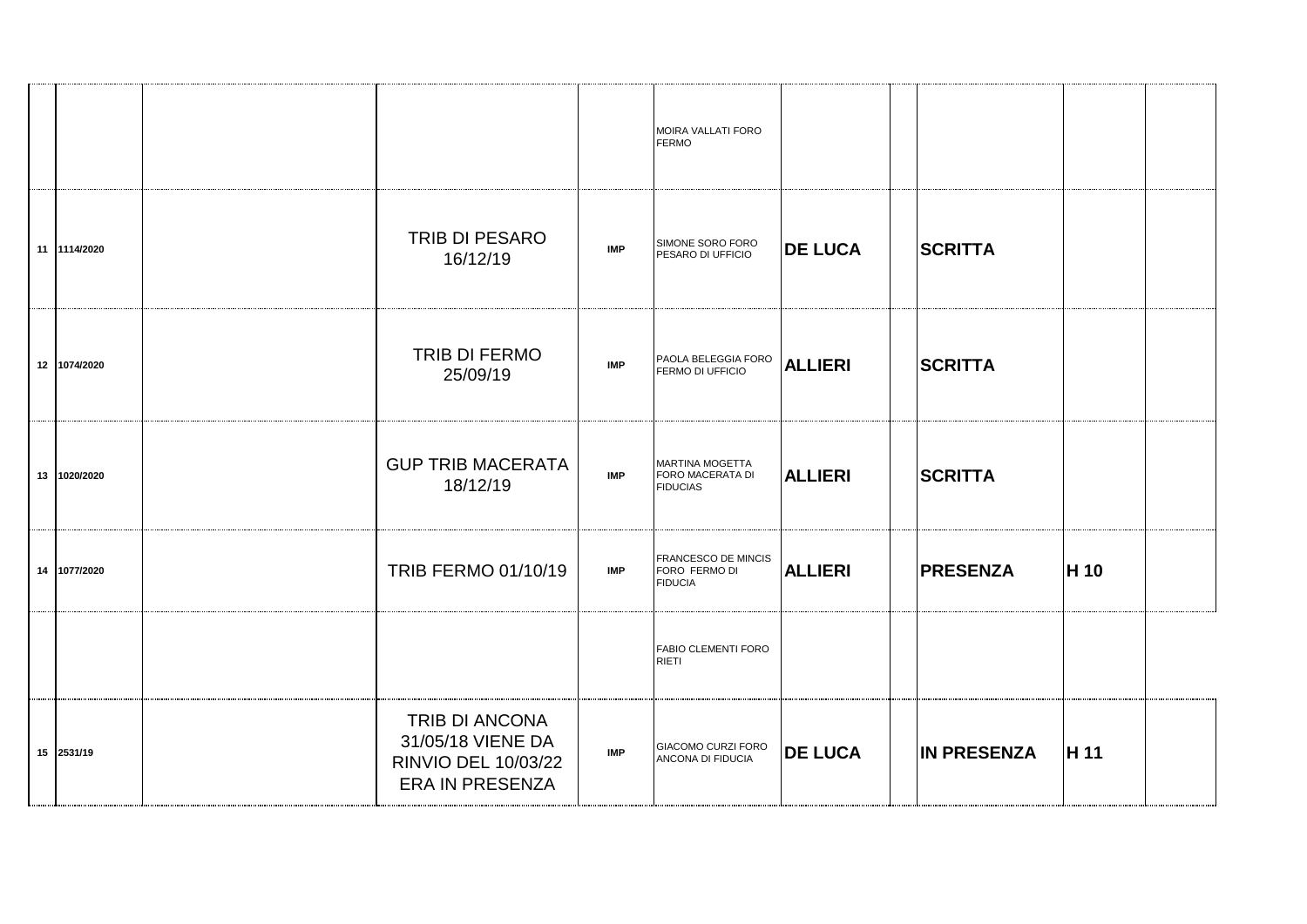|              |                                  |            | ELISA DE FEIS DI<br><b>FIDUCIA FORO</b><br><b>MACERATA</b>                                                                     |                 |                 |         |  |
|--------------|----------------------------------|------------|--------------------------------------------------------------------------------------------------------------------------------|-----------------|-----------------|---------|--|
|              |                                  |            | MAURIZIO BARBIERI DI<br>FIDUCIA FORO ANCONA<br>2) VITO IORIO FORO<br>ROMA DI FIDUCIA                                           |                 |                 |         |  |
| 16 1107/2020 | TRIB DI PESARO DEL<br>14/01/2020 | <b>IMP</b> | MARCO DEFENDINI<br>FORO PESARO DI<br><b>FIDUCIA</b>                                                                            | <b>MORICONI</b> | <b>SCRITTA</b>  |         |  |
| 17 384/2021  | TRIB DI ANCONA<br>18/02/2021     | <b>IMP</b> | FEDERICA BATTISTONI<br>FORO ANCONA DI<br><b>FIDUCIA</b>                                                                        | <b>DE LUCA</b>  | <b>PRESENZA</b> | H 10:15 |  |
| 18 1032/2020 | TRIB DI ASCOLI<br>26/11/2019     | <b>IMP</b> | 1) MAURIZIO CACACI<br>FORO ASCOLI DI FIDUCIA<br>2) MARIANNA VALENTINI <b>ALLIERI</b><br>MUCCI FORO ASCOLI DI<br><b>FIDUCIA</b> |                 | <b>PRESENZA</b> | H 10:30 |  |
|              |                                  |            | ELIO GUARNIERI FORO<br>ROMA DI FIDUCIA                                                                                         |                 |                 |         |  |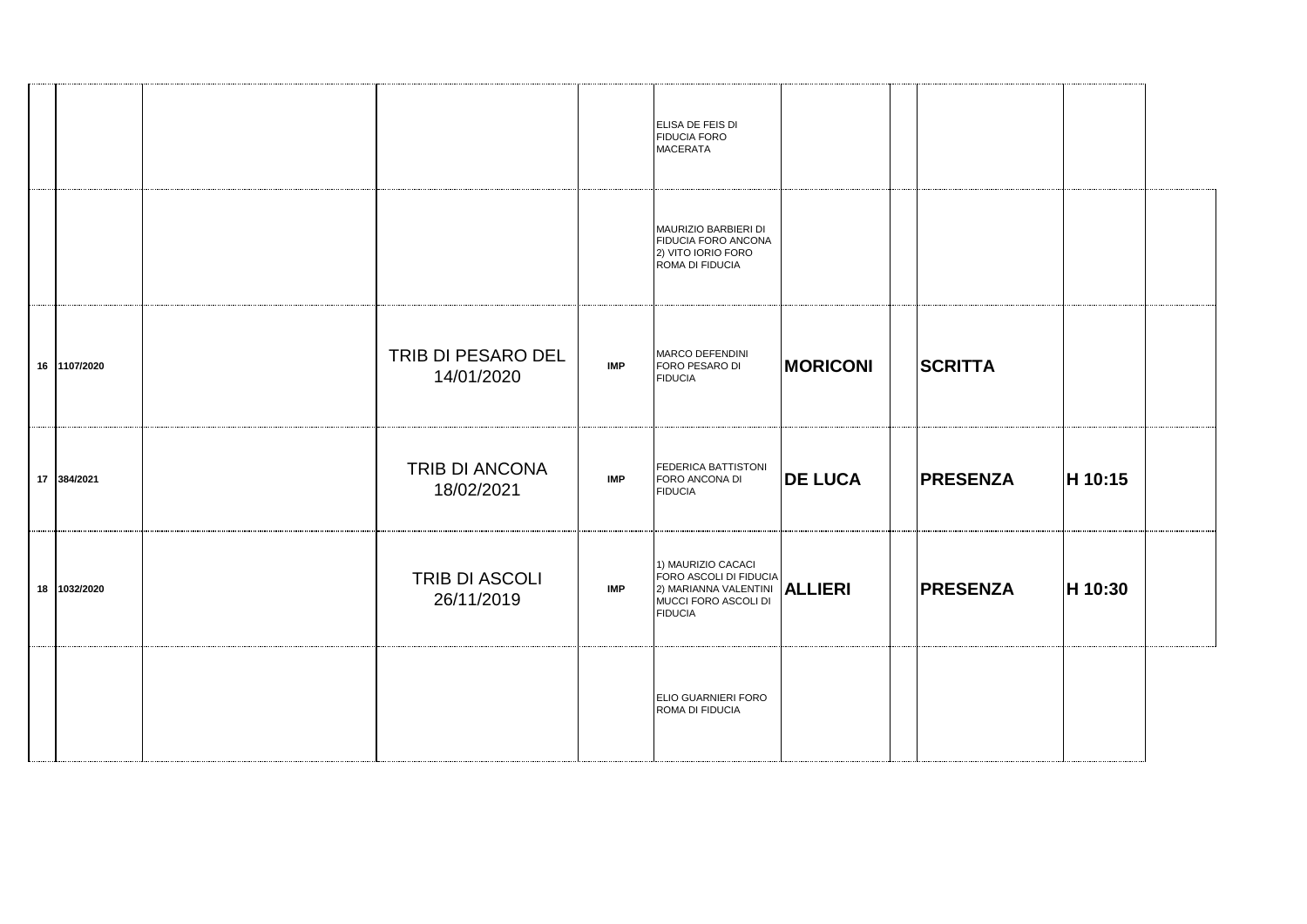|              |                                  |                  | <b>ELIO GUARNIERI FORO</b><br>ROMA DI FIDUCIA                                                           |                |                    |        |  |
|--------------|----------------------------------|------------------|---------------------------------------------------------------------------------------------------------|----------------|--------------------|--------|--|
| 19 1017/2020 | <b>TRIB MACERATA</b><br>12/12/19 | <b>IMP</b>       | 1) SIMONE SANTORO<br>FORO MACERATA DI<br><b>FIDUCIA</b><br>2) GIADA MICUCCI FORO<br>MACERATA DI FIDUCIA | <b>ALLIERI</b> | <b>SCRITTA</b>     |        |  |
|              |                                  |                  | <b>FRANCESCA ANTONELLA</b><br><b>FORO MACERATA</b>                                                      |                |                    |        |  |
| 20 1014/2020 | TRIB FERMO 28/10/19              | <b>SU RINVIO</b> | <b>GIOVANNI MARZIALI</b><br><b>DELLA CASS FORO FERMO DI FIDUCIA</b>                                     | <b>ALLIERI</b> | <b>SCRITTA</b>     |        |  |
| 21 1096/2020 | TRIB DI MACERATA<br>04/03/2020   | <b>IMP</b>       | DOMENICO BIASCO<br><b>FORO MACERATA</b>                                                                 | <b>ALLIERI</b> | <b>SCRITTA</b>     |        |  |
| 22 364/2022  | <b>TRIB ANCONA</b><br>06/12/2021 | <b>IMP</b>       | SIMONE ROSARIO<br>MATRAXIA FORO ASCOLI <b>DE LUCA</b><br><b>DI FIDUCIA</b>                              |                | <b>IN PRESENZA</b> | H 9:35 |  |
| 23 363/2022  | TRIB DI ANCONA<br>06/12/2021     | <b>IMP</b>       | <b>GIACOMO MARIO</b><br><b>GIROMBELLI FI FIDUCIA</b><br>FORO ANCONA                                     | <b>ALLIERI</b> | <b>IN PRESENZA</b> | H 9:50 |  |